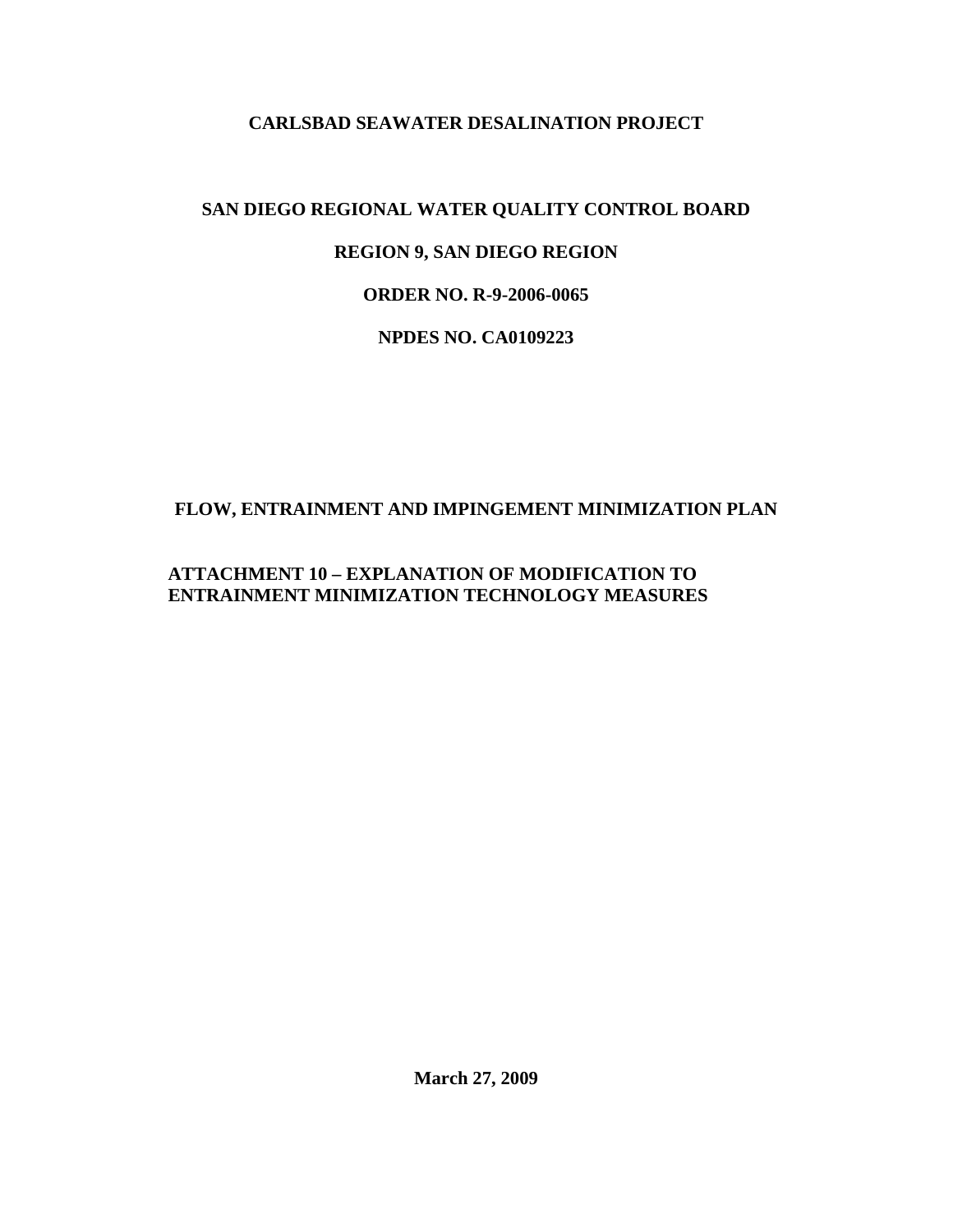#### **EXPLANATION OF MODIFICATION TO ENTRAINMENT MINIMIZATION TECHNOLOGY MEASURES**

The San Diego Regional Water Quality Control Board ("Regional Board") will consider the Flow, Entrainment and Impingement Minimization Plan ("Plan") for the Carlsbad desalination Project ("CDP" or "Project") at its April 8, 2009 meeting. The Plan was required as a Special Provision of the Project's NPDES permit in order to assure compliance with the Porter-Cologne Water Quality Control Act, Water Code Section 13142.5(b), which requires industrial facilities using seawater for processing to use the best available site, design, technology, and mitigation feasible to minimize impacts and mortality to marine life.

This memorandum explains the reasoning for the modification to the entrainment minimization technology measures as reflected in Chapter 4, Technology, of the Plan. Based on updated research and input from the California Coastal Commission and the Commission's Scientific Advisory Panel ("SAP")<sup>1</sup>, Poseidon has discovered that the installation of micro screens ahead of seawater pretreatment facilities and the use of a low pressure membrane pretreatment system would not be effective in returning viable organisms to the ocean, and would not result in any minimization or reduction of entrainment. Accordingly, the Plan was modified to remove these technology measures from the Plan.

#### **I. POSEIDON ELIMINATED TECHNOLOGY MEASURES FOLLOWING FINDING BY THE COASTAL COMMISSION THAT SUCH MEASURES WOULD BE INEFFECTIVE IN REDUCING ENTRAINMENT AND IMPINGEMENT IMPACTS**

In the April 2008 version of the Plan previously submitted to the Regional Board, Poseidon proposed the installation of micro screens and the use of a low pressure membrane pretreatment system to increase the potential to capture marine organisms and to successfully return them to the ocean.<sup>2</sup> Based upon the use of these proposed technology measures, Poseidon initially considered the mortality rate of the entrained marine organisms to be less than 100%.

Subsequent to that proposal, however, Poseidon, with the assistance of the Coastal Commission and the SAP, discovered that these technology measures would not be effective in returning viable organisms to the ocean, and would not result in any minimization or reduction of entrainment. The SAP observed that the protocols used in the Project's entrainment studies

 $\overline{a}$ 

<sup>&</sup>lt;sup>1</sup> **SAP** is a team of independent scientists that provides guidance and oversight to the Commission on ecological issues associated with the San Dieguito Restoration Project. That Project is being implemented by Southern California Edison pursuant to requirements of coastal development permits issued by the Commission and is meant to mitigate for marine resources losses caused by the San Onofre Nuclear Generating Station (SONGS). The Marine Review Committee **SAP currently** consists of *Dr. Richard Ambrose*, Professor and Director of Environmental Science & Engineering Program, Department of Environmental Health Sciences, University of California Los Angeles; *Dr. John Dixon*, Senior Ecologist, California Coastal Commission; *Dr. Mark Page*, Marine Science Institute, University of California at Santa Barbara; *Dr. Pete Raimondi*, Professor and Chair of Ecology and Evolutionary Biology, University of California at Santa Cruz; *Dr. Dan Reed*, Marine Science Institute, University of California at Santa Barbara; *Dr. Steve Schroeter*, Marine Science Institute, University of California at Santa Barbara; and, *Dr. Russ Schmitt*, Director of Coastal Research Center, University of California at Santa Barbara. <sup>2</sup>  $<sup>2</sup>$  Set forth in Exhibit A is the description of these technology measures which was removed from the Plan.</sup>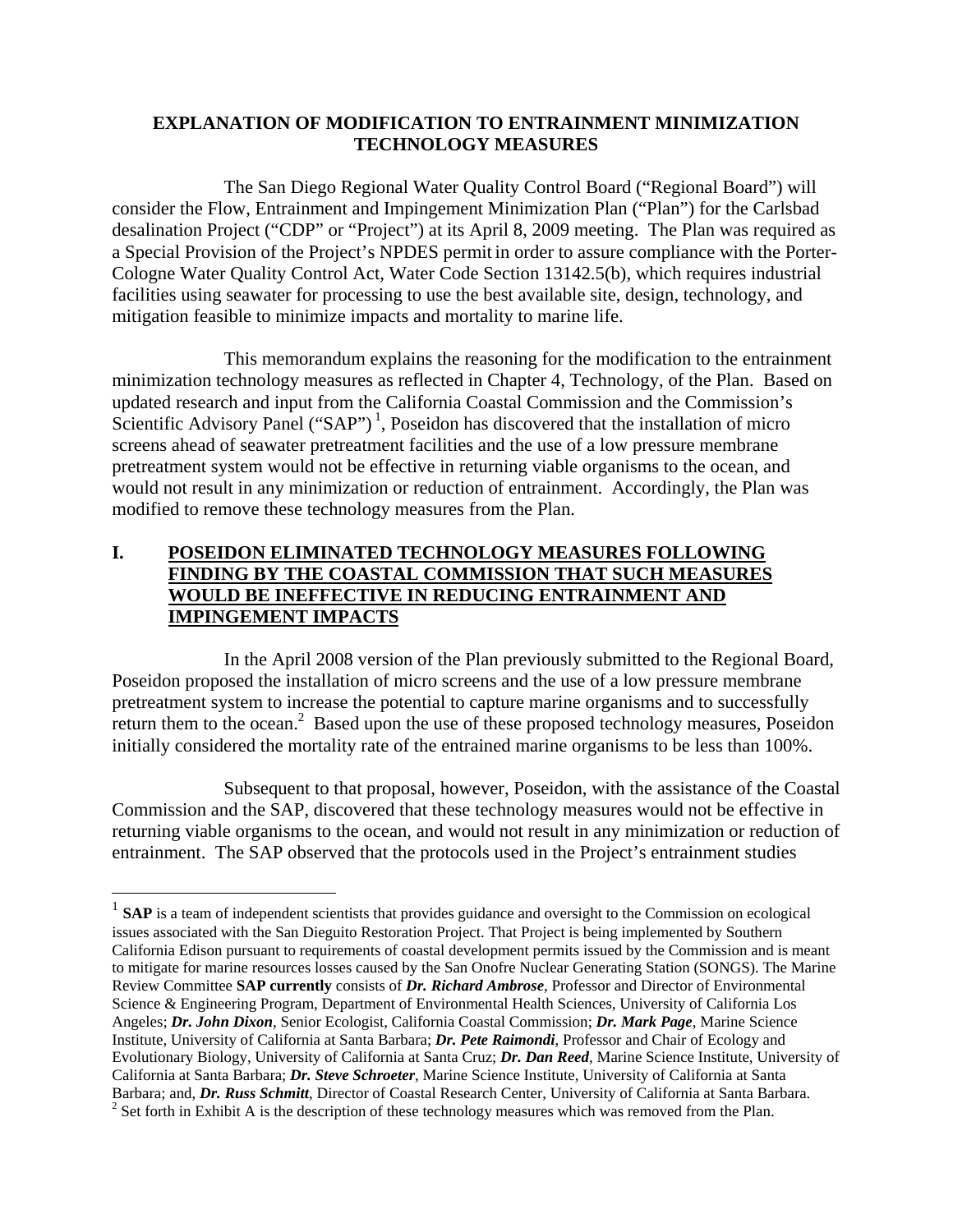included an assumption of 100% mortality based on guidance from the U.S. EPA and reflecting the practice of California's State and Regional Water Boards, the California Energy Commission, and the Coastal Commission in conducting and evaluating these studies.<sup>3</sup> The Commission applied this assumption to the Project after consideration of the micro screen and pretreatment system technology measures proposed in the April 2008 version of the Plan. The basis for the Commission's decision not to grant any mitigation credit for these technology measures was the lack of peer-reviewed scientific studies that support using a lower mortality rate for different types of desalination systems that cause entrainment.<sup>4</sup>

In the case of Poseidon's proposed screening and pretreatment technology measures, the Commission found that the entrained organisms will be subject to a number of stressors – including high pressures, significant changes in salinity, possible high temperature differences if the power plant is operating, etc. – and they will then be discharged to a different environment than is found in Agua Hedionda.<sup>5</sup> From this, the Commission concluded that any one or a combination of these stressors could result in mortality of the marine organisms prior to the return to the ocean.<sup>6</sup>

In addition, the long-term survival of marine organisms once they have been returned to the ocean is also uncertain. Researchers have observed that predators will often wait at the area where the marine organisms are returned, having associated it with the regular release of "dazed fish that make for an easy meal."<sup>7</sup> Thus, it is uncertain whether the returned marine organisms survive past the initial release into the ocean or thereafter contribute reproductively to the population. $8$ 

Therefore, Poseidon determined that these technology measures would not be effective in the minimization or reduction of entrainment, and the decision was made to remove these technology measures from the Plan.

 $\overline{a}$ 3 California Coastal Commission. *Recommended Revised Condition Compliance Findings, Marine Life Mitigation Plan for Coastal Development Permit E-06-013, Poseidon Resources Carlsbad Desalination Project*, November 21, 2008, at 13. Available at http://documents.coastal.ca.gov/reports/2008/12/W16a-12-2008.pdf; <sup>4</sup> *Id.*

<sup>5</sup> *Id.*  $^6$   $\mathit{Id}.$ 

<sup>7</sup> Ferry-Graham, Dorin, and Lin, *Understanding Entrainment at Coastal Power Plants: Informing a Program to Study Impacts and Their Reduction*, CEC-500-2007-120 at 36 (March 2008). 8 *Id.*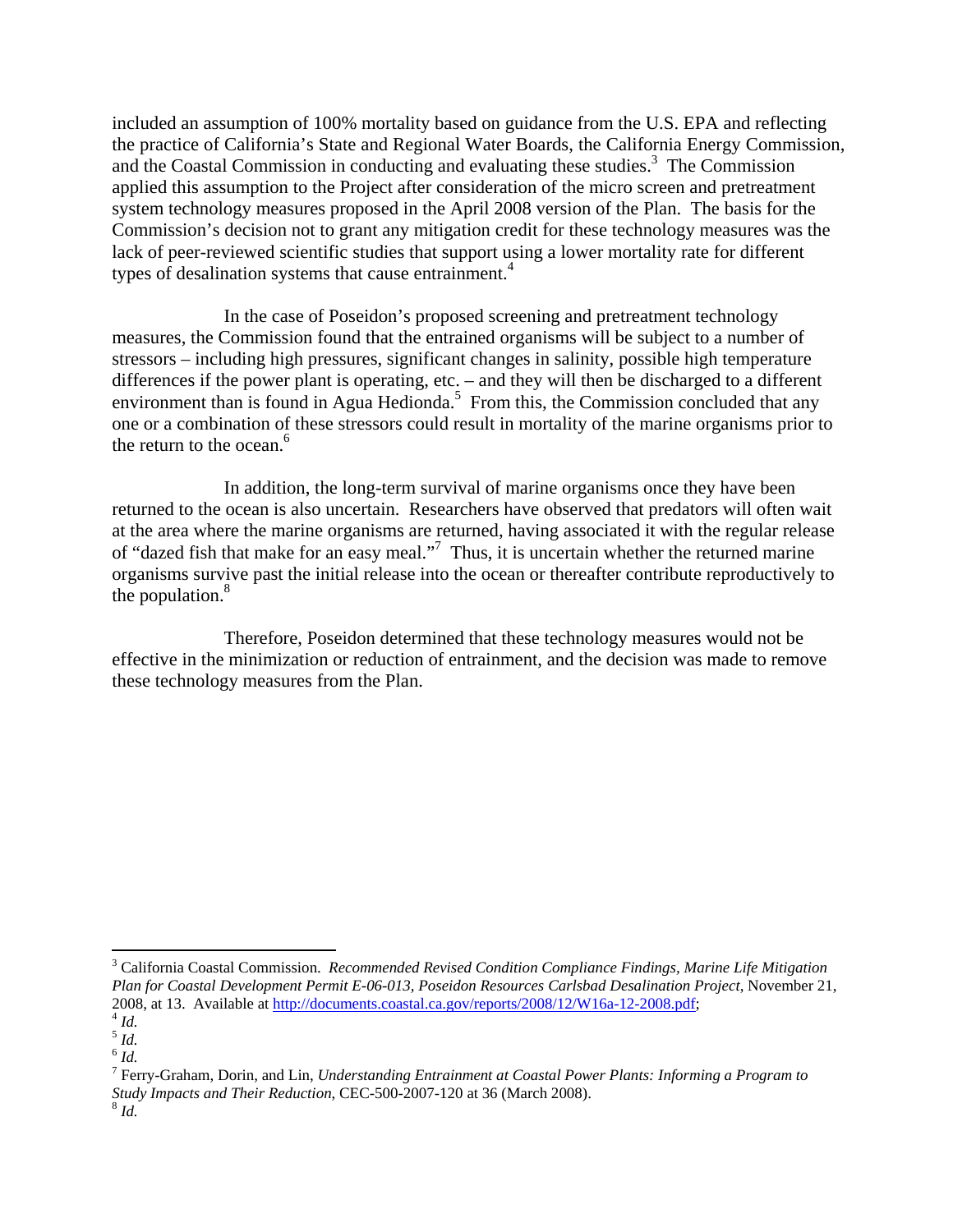#### **EXHIBIT A ELIMINATED DESCRIPTION OF REMOVED TECHNOLOGY MEASURES**

#### **4.4.2 Installation of Micro-screens Ahead of Seawater Pretreatment Facilities**

A very fine screen (120 micron/0.12 mm) or also known as micro-screen filtration technology is planned to be installed to filter out most of the marine organisms entrained by the desalination plant intake pumps. The micro-screens are equipped with polypropylene discs, which are diagonally grooved on both sides to a specific micron size. A series of these discs are stacked and compressed on a specially designed spine. The groove on the top of the disks runs opposite to the groove below, creating a filtration element with series of valleys and traps for marine particulates. The stack is enclosed in corrosion and pressure resistant housing. Filtration occurs while water is percolating from the peripheral end to the core of the element (Figure 4-8).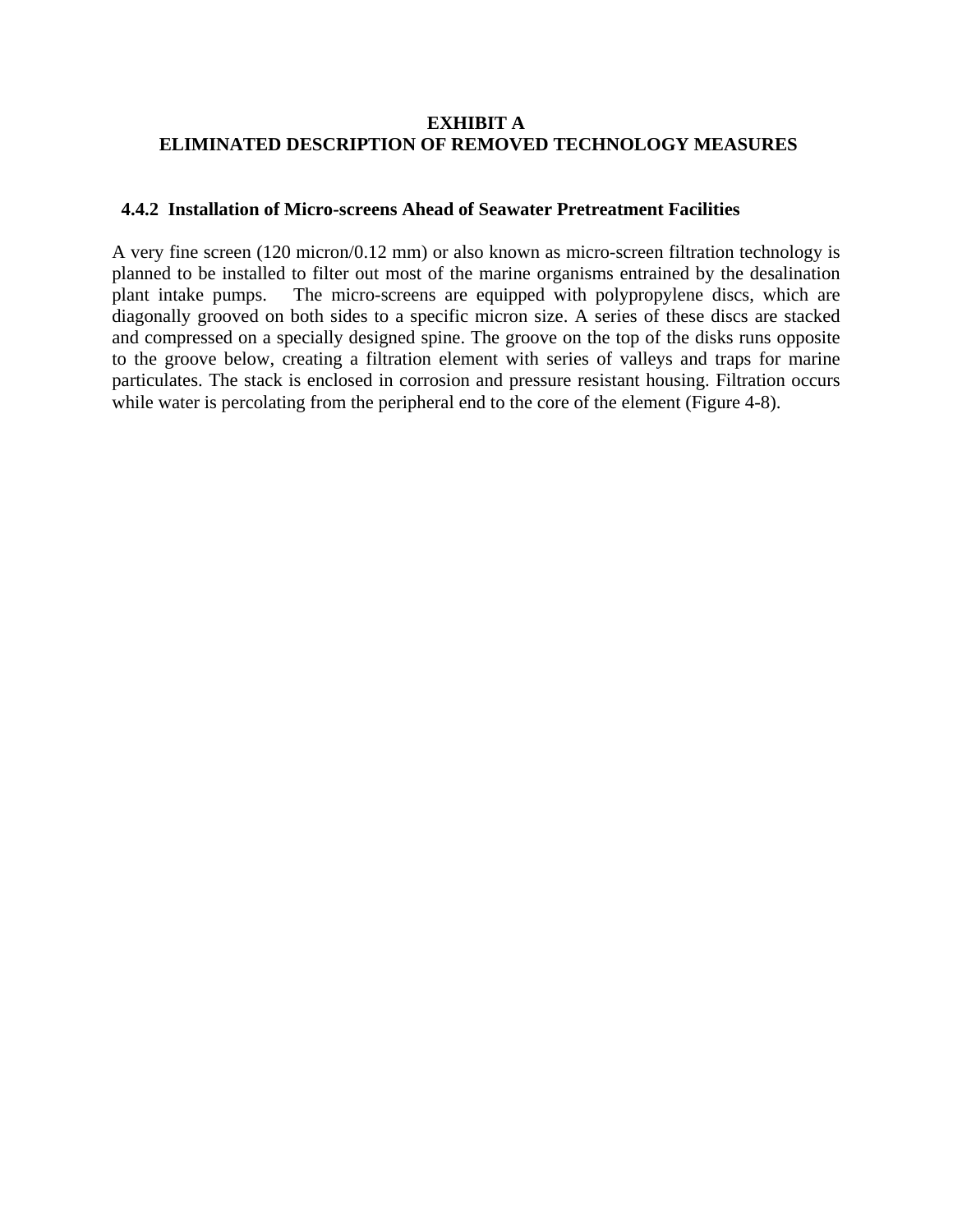



**Figure 4-8. Microscreens in filtration and backwash flow modes**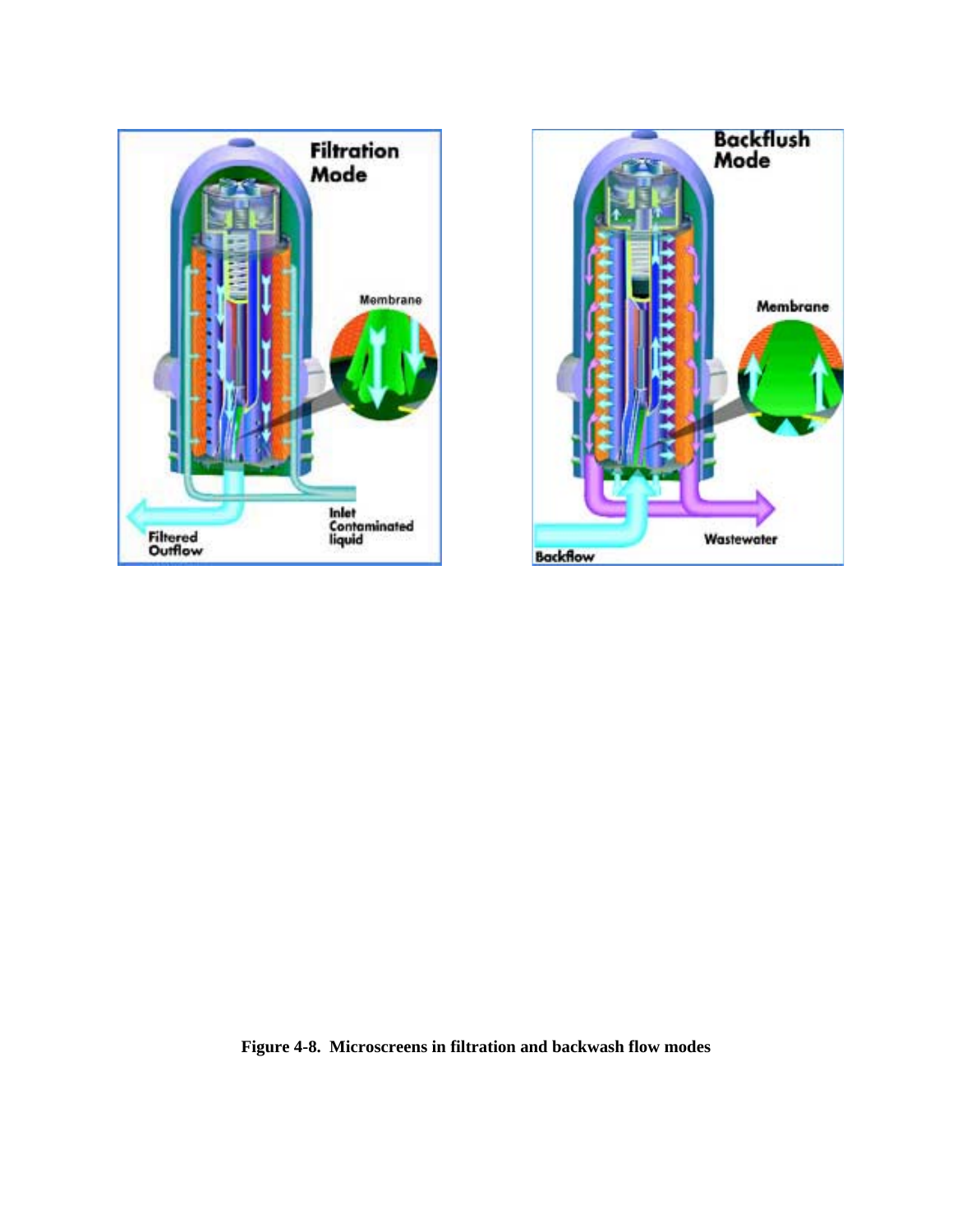Since the intake seawater is already pre-screened by the 3/8 to 5/8- inch power plant intake screens, the seawater directed to the disk filters will contain debris and marine organisms smaller than  $3/8$ -inch (9500 microns) (5/8-inch = 15.8 mm = 15,800 microns). During the filtration mode, seawater debris and marine organisms larger than 15,800 microns but smaller than 120 microns will be retained and accumulated in the cavity between the filter disks and the outer shell of the filters, thereby increasing the head loss through the filters. Once the filter head loss reaches a preset level (typically 5 psi or less) the filters enter backwash mode. All debris and marine organisms retained on the outer side of the filters are then flushed by tangential water jets of filtered seawater flow under 2 to 3 psi of pressure and the flush water is directed to a pipe, which returns the debris and marine organisms retained on the filters back to the ocean.

Because of the small size and relatively low differential pressure, these filters are likely to minimize entrainment and impingement mortality of the marine organisms in the source seawater. Since the disk filtration system is equipped with a wash water/organism return pipe, the impinged marine organisms are returned back to the ocean, thereby increasing their chance of survival. Based on US EPA source (US EPA, 2002, Technical Development Document for the Proposed Section 316 (b) Phase II Existing Facilities Rule, EPA 821-R-02003) fine mesh screens show promise for both impingement and entrainment control and "can reduce entrainment by 80 % or more". According to this source, the use of  $0.5$  mm (500  $\mu$ ) screen at the Big Bend Power Plant in Tampa Bay area, "the system efficiency in screening fish eggs (primarily drums and bay anchovy) exceeded 95 % with 80 % latent survival for drum and 93 % efficiency for bay anchovy. For larvae (primarily drums, bay anchovies, blennies, and gobies), screening efficiency was 86 % with 65 % latent survival for drum and 66 % for bay anchovy. (Note that latent survival in control samples was also approximately 60 %). According to the same source, a fullscale test by the Tennessee Valley Authority at the John Sevier Plant showed less than half as many larvae entrained with a 0.5-mm (500  $\mu$ ) screen than 1.0 mm (1,000  $\mu$ ) and 2.0 mm (2,000 µ) screens combined. These data are indicative of the fact that most likely using finer screens would result in lower entrainment effect. Since the micro-screens proposed for the Carlsbad project have 120  $\mu$  openings which are smaller than the smallest fine screens used elsewhere (i.e.,  $500 \mu$ ), the entrainment reduction capability of these micro-screens is expected to be comparable to the fine screens tested at the full scale installations referenced above.

#### **1.2.1 Use of Low Pressure Membrane Pretreatment System**

After the source seawater is screened by the 120-µ micro-screens, this water would be conveyed to a membrane pretreatment system in order to remove practically all remaining suspended solids and particulates. The filtered water will then be pumped to the seawater reverse osmosis system for salt separation.

The pretreatment system planned to be used for the Carlsbad seawater desalination project will consist of submerged ultrafiltration (UF) hollow-fiber membranes bundled in cassettes and operated under slight vacuum – typically in a range of 2.5 to 6 psi (see Figure 4-9). The nominal fiber pore size of the UF membranes is  $0.02 \mu$ . Practically all marine organisms that were not removed by the 120-µ micro-screens (mostly algae and other phyto- and zooplankton) would be retained by the UF membranes and would periodically be returned back to the ocean during the backwash cycle of these membranes. Membrane backwash would typically be